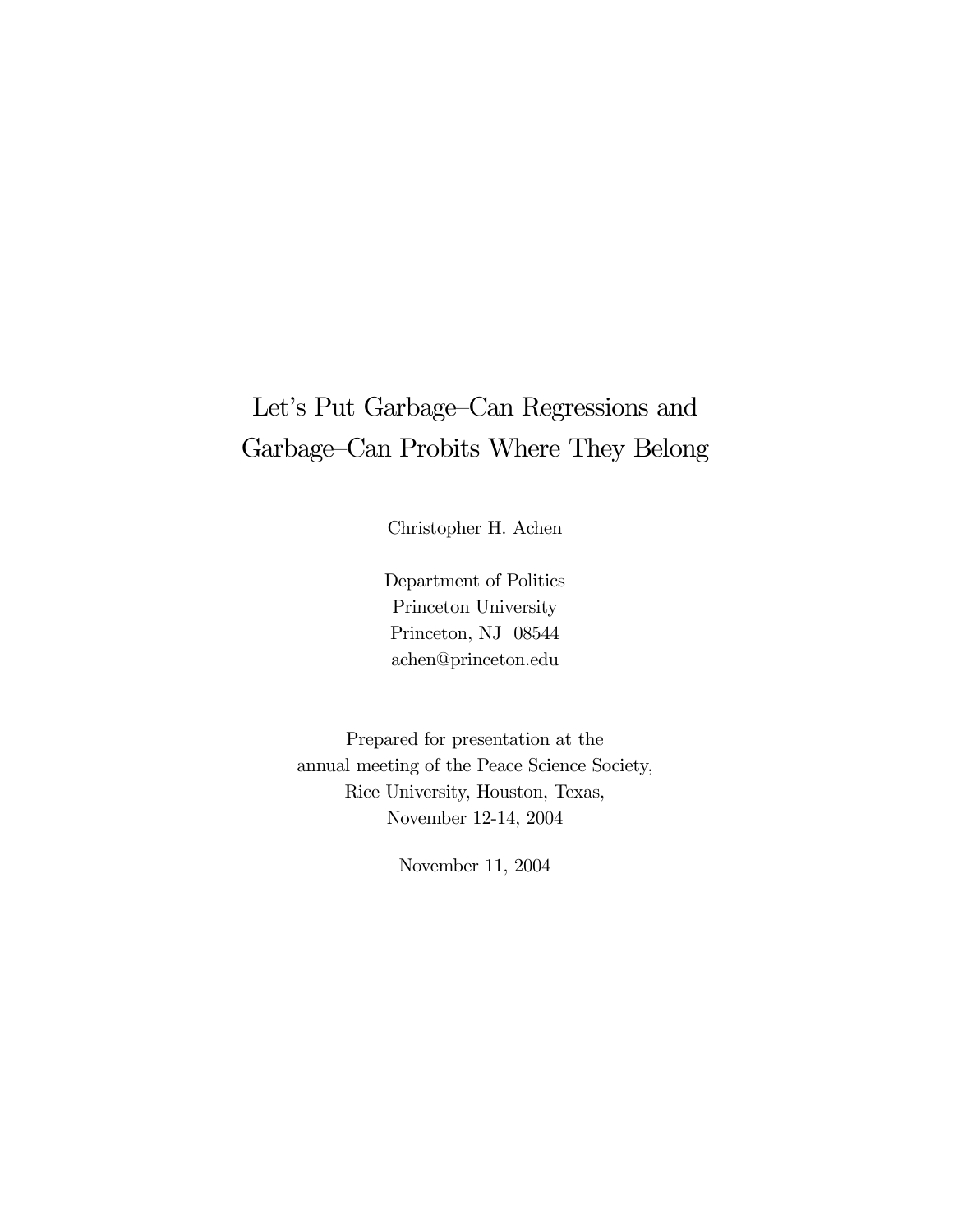#### Abstract

Many social scientists believe that dumping long lists of explanatory variables into linear regression, probit, logit, and other statistical equations will successfully "control" for the effects of auxiliary factors. Encouraged by convenient software and ever more powerful computing, researchers also believe that this conventional approach gives the true explanatory variables the best chance to emerge. The present paper argues that these beliefs are false, and that statistical models with more than a few independent variables are likely to be inaccurate. Instead, a quite different research methodology is needed, one that integrates contemporary powerful statistical methods with classic data—analytic techniques of creative engagement with the data.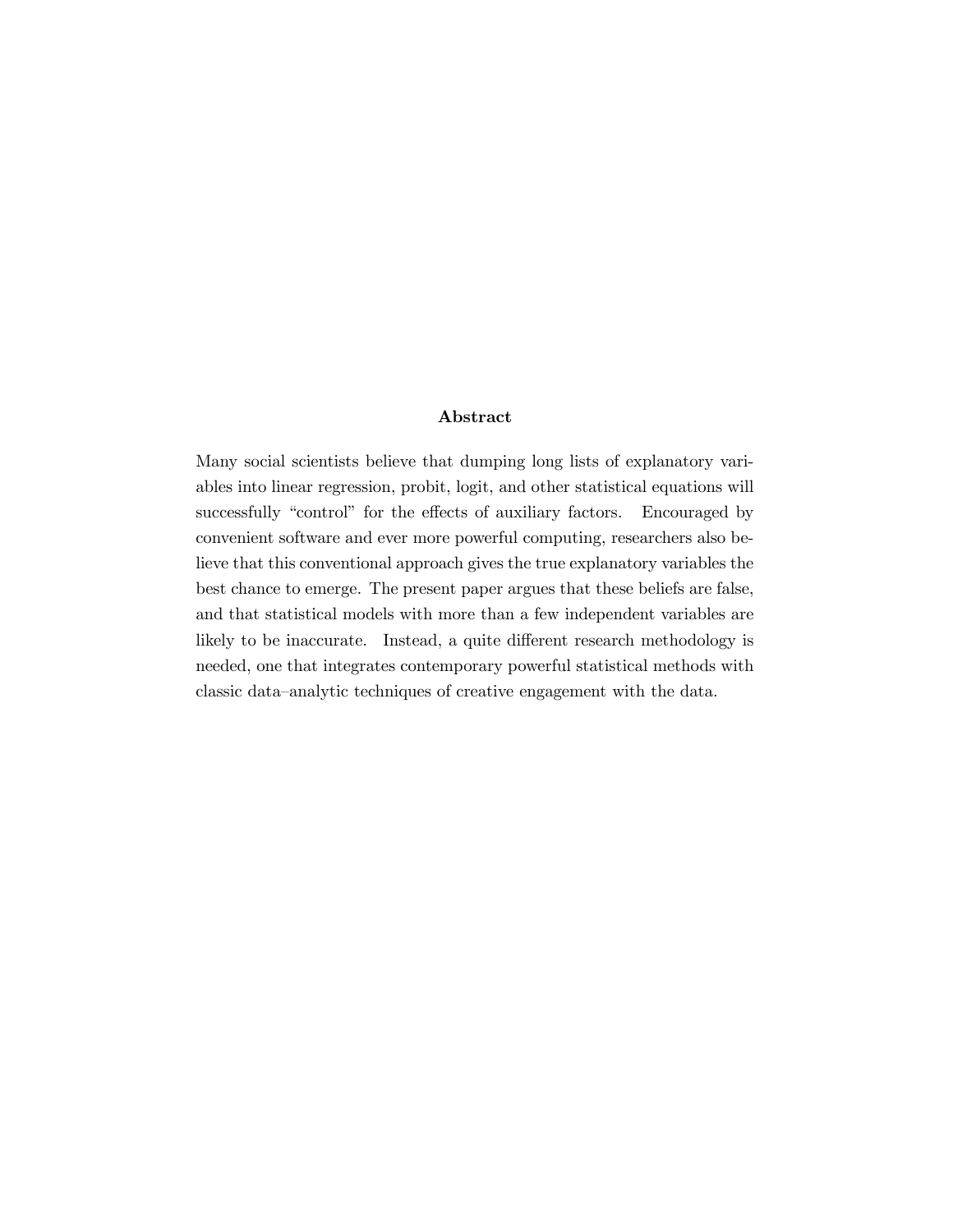# 1 Introduction $1$

Political researchers have long dreamed of a scientifically respectable theory of international politics. International peace and justice are painfully difficult to achieve, and some of the obstacles have an intellectual character. We do not understand what we most need to know.

In this quest, humanistic, interpretive, and historical methodologies have been profoundly valuable for more than two millennia. They have taught us most of what we know about international politics, and without question we will need their continuing insights for additional progress. Yet these traditional approaches encounter conceptual knots in international politics that appear deeper than those in many other parts of political science. Game theory has exposed these counter—intuitive aspects of reality. Methodologies like game theory, more analytically powerful than human experience and wisdom on their own, seem certain to become an integral part of the long—run intellectual progress that will reduce the scourge of war.

Yet game theory alone is insufficient. We are far enough along now in the study of international politics to see that there is no end to the making of formal models. Each little mathematical twist leads to another paper, complete with its own set of apparently supportive historical cases and ending with yet another slant on reality. The insights from each such effort range from the profound to the trivial, and researchers cannot always agree on which is which. Abstract theory on its own, however powerful, may be good applied mathematics, but it is not science. Once one has learned the

<sup>&</sup>lt;sup>1</sup>This research was partially supported by a sabbatical leave from the Department of Politics, Princeton University. I express my thanks to Jeff Herbst for arranging the leave time, and to Sara McLaughlin Mitchell for inviting me to present this paper at the Peace Science meetings. Thanks are also due to the many colleagues with whom I have discussed these issues over the years, including Larry Bartels, Jake Bowers, Henry Brady, Bear Braumoeller, David Collier, Rob Franzese, David Freedman, John Jackson, Warren Miller, Bob Powell, Bruce Russett, Anne Sartori, Merrill Shanks, John Zaller, and many others. Anne Sartori suggested the adjective "garbage—can." I apologize for not citing the many articles each of these notable scholars has written that have contributed to my understanding and argument.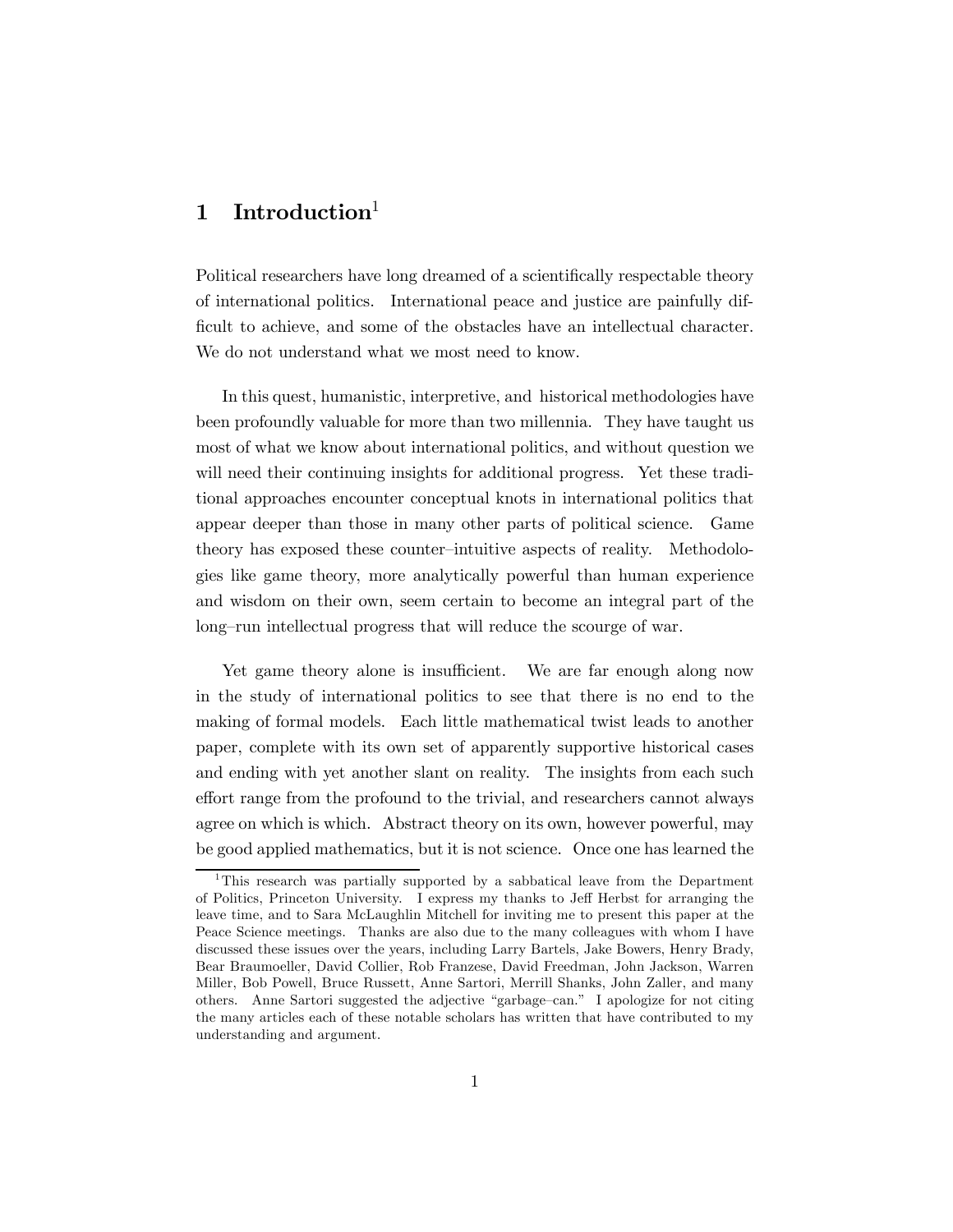math, as the distinguished formal theorist Gerald Kramer (1986) remarked, theorizing is relatively easy. What is so much harder is the sorting out: Which theories tell us something consequential about the world?

This is where statistical analysis enters. Validation comes in many different forms, of course, and much good theory testing is qualitative in character. Yet when applicable, statistical theory is our most powerful inductive tool, and in the end, successful theories have to survive quantitative evaluation if they are to be taken seriously. Moreover, statistical analysis is not confined to theory evaluation. Quantitative analysis also discovers empirical generalizations that theory must account for. Scientific discovery emerges from data and experiment as often as data and experiment are used to confirm prior theory. In international relations, the empirical finding (if that is what it is) that democracies do not fight each other has led to a great deal of intriguing theorizing. But all the theory is posterior to the raw empirical discovery.

How is all this empirical discovery and validation to be carried out? Most empirical researchers in international politics, as in the rest of the discipline, believe that they know the answer. First, they say, decide which explanations of a given phenomenon are to be tested. One or more such hypotheses are set out. Then "control variables" are chosen–factors which also affect the phenomenon under study, but not in a way relevant to the hypotheses under discussion. Then measures of all these explanatory factors are entered into a regression equation (linearly), and each variable is assigned a coefficient with a standard error. Hypotheses whose factors acquire a substantively and statistically significant are taken to be influential, and those that do not are treated as rejected. Extraneous influences are assumed to be removed by the "controls."

Minor modifications may be made in carrying out this conventional research routine. Corrections may be made for heteroskedasticity or serial correlation. Asymptotically robust standard errors may be computed. Probit or logit may used for discrete dependent variables, and duration models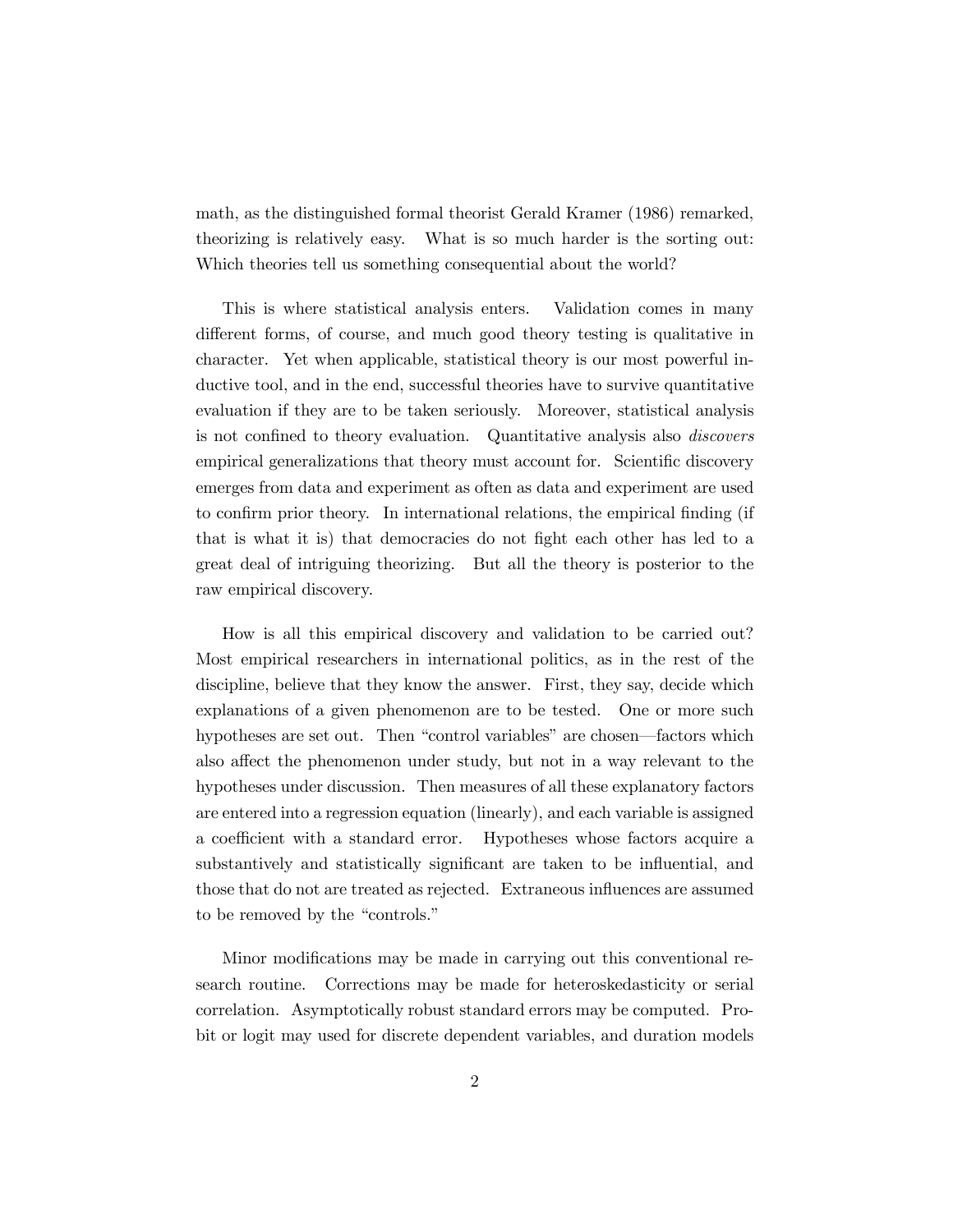may be employed when lengths of time are to be explained. Lagged independent and dependent variables may appear in time series contexts, and models for counts may be used when counted quantities are to be explained.

Each of these techniques makes special statistical assumptions. In the great majority of applied work, a particular statistical distribution is assumed for the dependent variable, conditional on the independent variables, and these statistical distributions differ from one application to another. However, each statistical setup has a common structure. The explanatory factors are assumed to exert their influence through one or more parameters, usually just the mean of the statistical distribution. The function that connects the independent variables to the mean is known as the "link function."

In each of these statistical frameworks, researchers nearly always use one or another version of a linear specification for the link function. Most often, as with ordinary regression, probit, and logit, the mean of the distribution is assumed linear in the independent variables.<sup>2</sup> In other cases, such as most duration or count models, as well as heteroskedastic probit, the log of some parameter is typically assumed linear in the explanatory factors. But in all such cases, the key parameter is linked to the explanatory variables in an essentially linear way. Computer packages make this easy: One just enters the variables into the specification, and linearity is automatically applied. Then we carry out least squares or maximum likelihood estimation or Bayesian estimation or generalized method of moments, perhaps with the latest robust standard errors. It all sounds very impressive. It is certainly easy: We just drop variables into our linear computing routines and let 'er rip.

James Ray (2003a, 2003b) has discussed several ways in which this research procedure can go wrong. First, researchers may be operating in a

 $2 \text{ In the logit and probit cases, of course, it is the mean on the underlying scale that is}$ modeled, not the mean of the dichotomous or polychotomous observed variable. See any introductory econometrics text for an explanation of this distinction.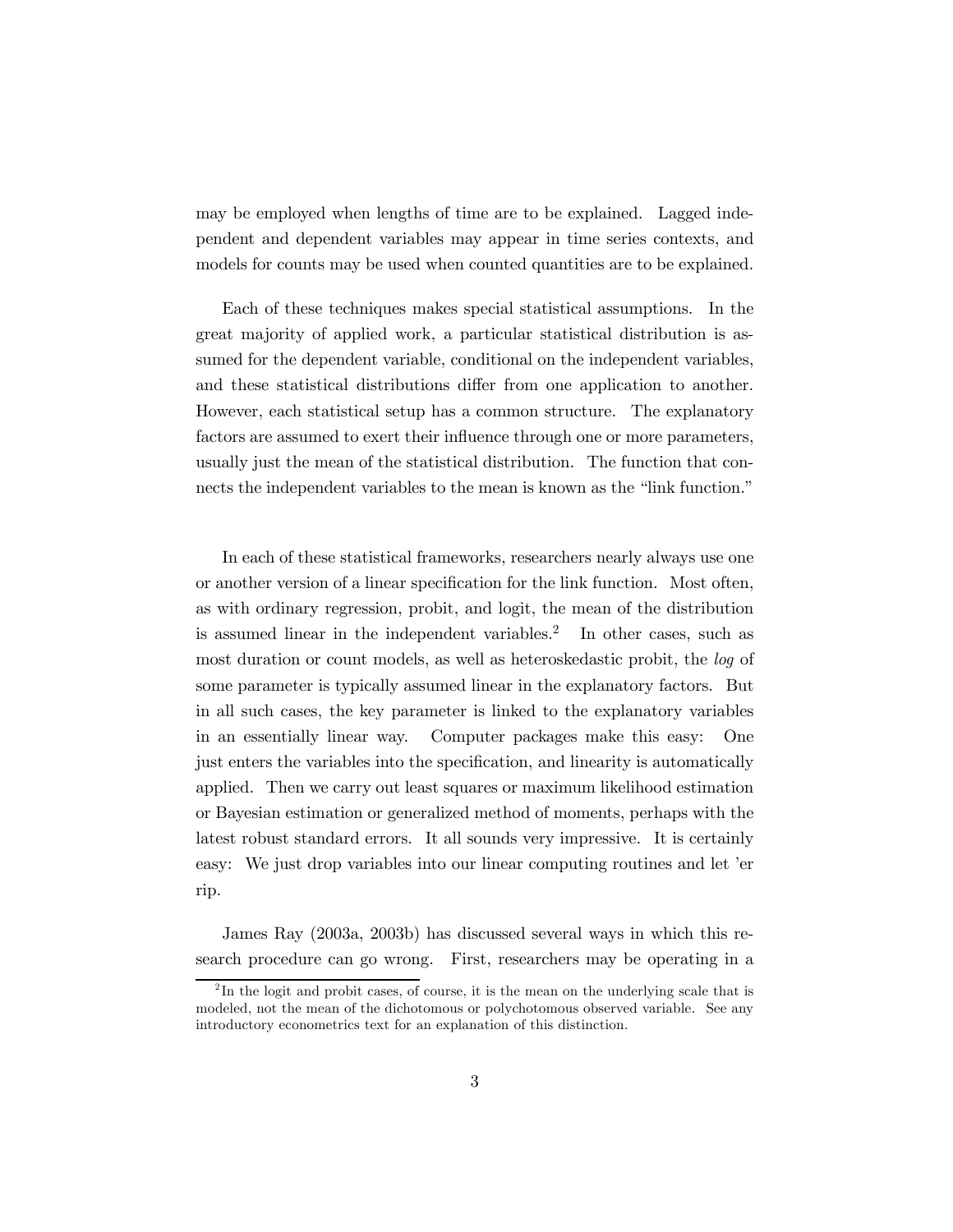multi—equation system, perhaps with a triangular causal structure. For example, we may have three endogenous variables, with this causal structure:  $y_1 \rightarrow y_2 \rightarrow y_3$ . If so, then  $y_1$  has an *indirect* impact on  $y_3$  (via  $y_2$ ), but controlled for  $y_2$ , it has no *direct* impact. Ray emphasizes that if researchers want to know indirect (or *total*) effects, but confuse them with direct effects and so run regressions such as:

$$
y_3 = \alpha + \beta_1 y_1 + \beta_2 y_2 + u \tag{1}
$$

then they will get the wrong answer. Under the appropriate conditions, the estimated coefficient  $\hat{\beta}_1$ will represent the *direct* effect of  $y_1$ , and that estimate will converge to zero in this case.<sup>3</sup> If a researcher foolishly concludes from this vanishing coefficient that the *total* effect of  $y_1$  is zero, then, of course, a statistical error has been committed. As Ray says, just because a variable is correlated with the dependent variable does not mean that it belongs in a regression as a control factor.

The best solution is simply for researchers to be familiar with multi equation systems, and to recognize that their regressions yield only direct effects of right—hand—side variables. Put another way, any researcher intending to interpret regression (or probit, logit, etc.) coefficients as total effects has to be prepared to say, "It is obvious that none of my independent variables cause each other in any substantial way." If that statement is nonsensical, then the researcher is no longer in the single—equation world. Usually, ordinary regression then will be inappropriate, as any econometrics text explains.<sup>4</sup>

Ray (2003a, 2003b) also cautions sensibly against using multiple mea-

<sup>3</sup>Of course, triangular systems of equations can be estimated by ordinary least squares only if their disturbances are uncorrelated—the "hierarchical'" case.

<sup>&</sup>lt;sup>4</sup>The distinction here is between *multiple* regression, which means "more than one independent variable," and a multivariate statistical method, which means "more than one dependent variable." Thus simultaneous equation estimation, factor analysis, and scaling techniques are all multivariate techniques, but "multivariate regression" is a misnomer when applied to a single regression. "Multivariate regression" applies when regression methods are used to estimate an entire system of equations, as in seemingly unrelated regressions (SUR) and related techniques.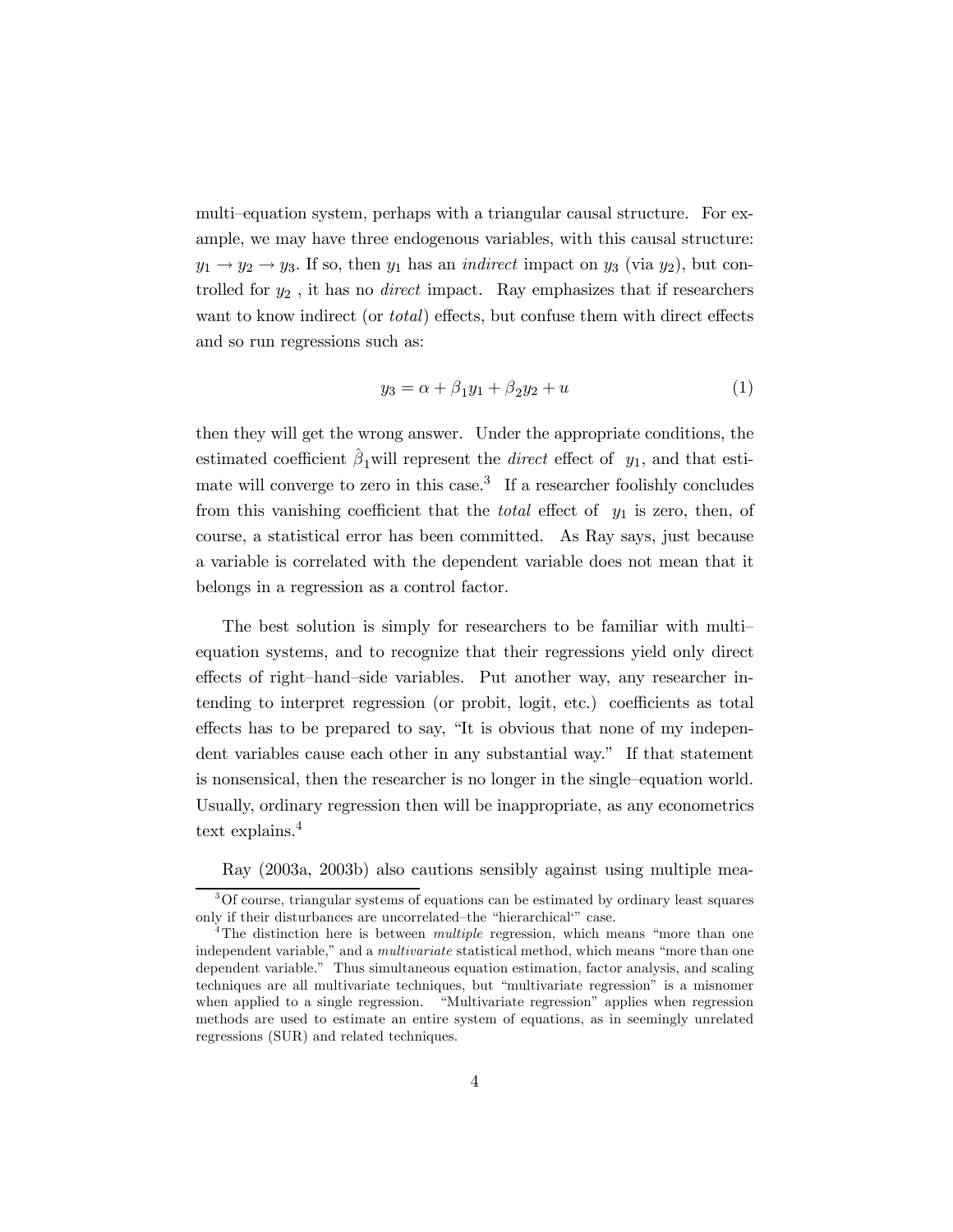sures of the same causal factor in regressions, against exaggerated measures of causal impact, and against a host of other statistical sins visible in the journals. All these points are made clearly and deserve to be heard. However, Ray spends less time on another issue that seems to me of equal importance, and it is the one I wish to take up.

#### 2 Monotonic Relationships and Linearity

In this paper, my central question is this: When researchers actually do need to control for certain variables, do linear specifications accomplish that task?

Now, of course, no linear specification will work if the relationship is quadratic or non—monotonic in some other way. So let us assume that problem away, and imagine that all the variables in our link functions are monotonically related (positively or negatively) to the parameter being modeled, controlled for everything else. That is, when the variable goes up, the parameter to which it is linked always rises, too; or else when the variable goes up, the parameter always goes down. That is what is meant by (strict) positive and negative monotonicity, respectively.

For concreteness, let us suppose that the relevant parameter is the mean of the distribution, as in regression, probit, and logit, so that we can talk about monotonic relationships to the dependent variable. Then we will discuss the case in which, no matter what the values of other variables, an increase in the value of any of the independent variables always leads to an (expected) increase in the dependent variable, or else it always leads to an (expected) decrease in the dependent variable.<sup>5</sup> This is the kind of relationship most researchers have in mind when they turn to statistical work: Do tighter alliances lead to more war? Does more trade lead to less war?

<sup>&</sup>lt;sup>5</sup> "Expected," of course, because statistical relationships are stochastic. In the regression case, this reduces to saying that the regression has a disturbance term, and so no forecast is perfect.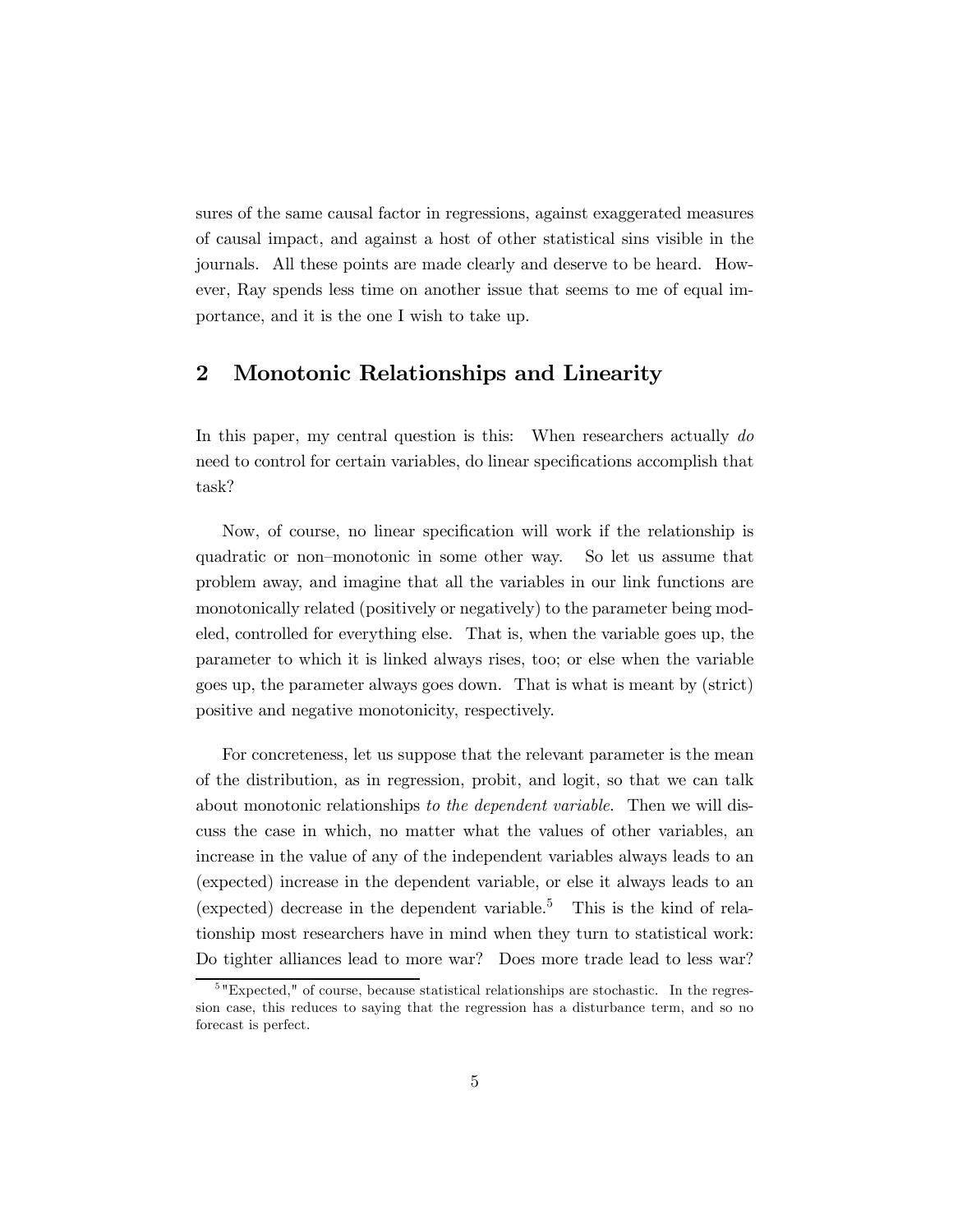Does more democracy lead to fewer militarized interstate disputes? All these are questions about conditional monotonic relationships: Conditional on the other explanatory variables, the effect of the independent variable is monotonic. Indeed, we rarely have intuitions about linearity in substantive problems. Monotonicity is what we understand best.

In practice, conditional monotonic relationships are nearly always modeled with linear link functions, as we have noted. Linear links assume that relationships are conditionally monotonic, but they also assume something more. They assume that the relationship is conditionally *linear*, a stronger statement than conditional monotonicity. Linearity requires that a one unit increase in each independent variable lead to the same expected change in the dependent variable, no matter what the values of any of the independent variables, including the one whose value is being changed. Monotonicity requires only that a one unit change lead to some change in the dependent variable, always in the same direction, no matter what the values of any of the independent variables including the one whose value is being changed.

In practice, we just assume that linearity is a good approximation to monotonicity. I am not sure that we think about this very much, and I am certain that econometrics textbooks discuss it far too little, if they mention it at all. Implicitly, we treat the difference between monotonicity and linearity as unimportant. That is, we assume that the following First Gigantic Pseudo—Theorem is true:

First Gigantic Pseudo–Theorem: Dropping a list of conditionally monotonic control variables into a linear link function controls for their effects, so that the other variables of interest will take on appropriate coefficients.

But is this pseudo–theorem true? No doubt it's not *exactly* true. But is it pretty close to being true, so that we're unlikely to be misled in practice?

A closely related notion turns up in hypothesis testing. When researchers need to test which of several hypotheses is correct and they have an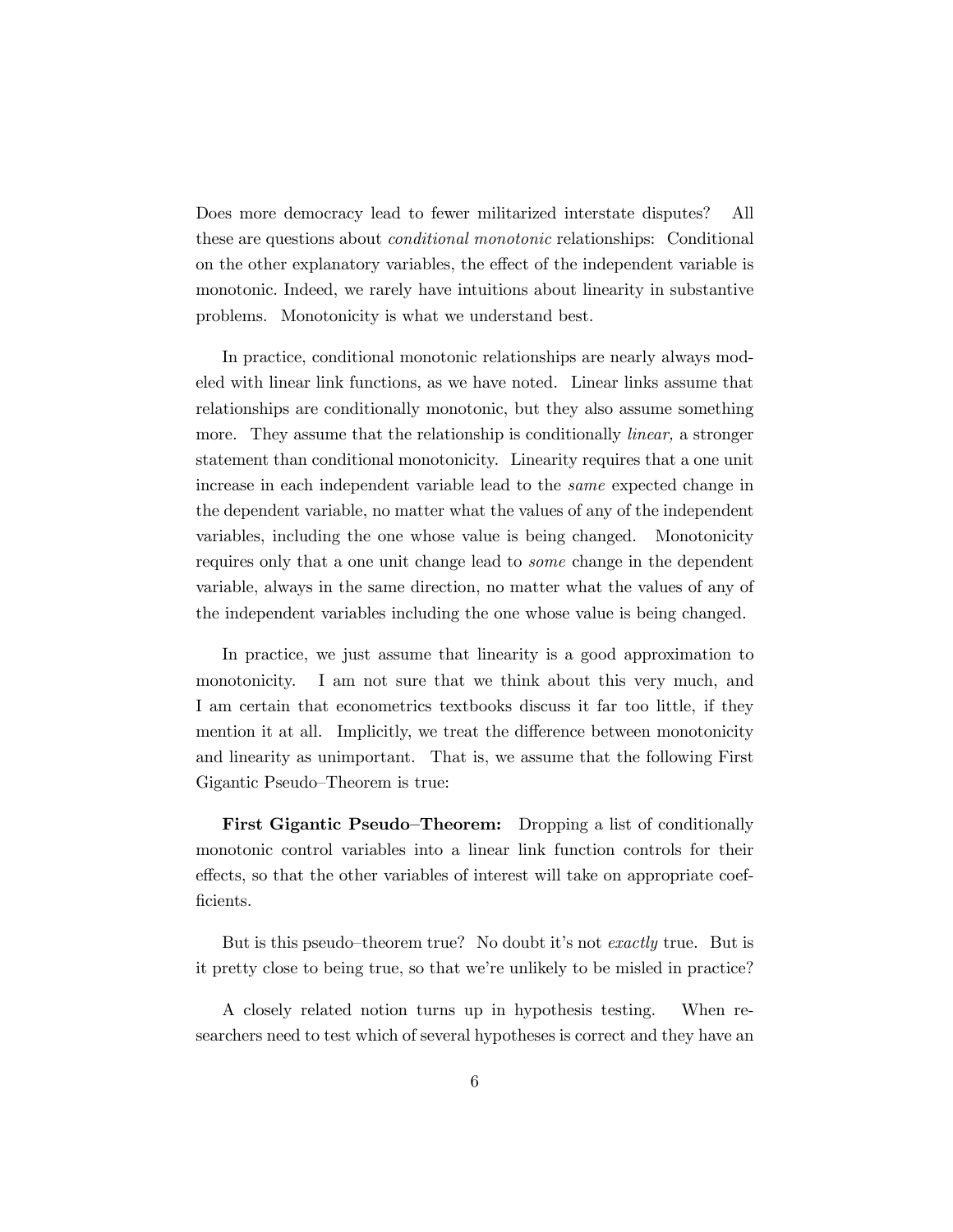independent variable measuring each of them, they typically ask themselves whether the effects of the hypotheses are conditionally monotonic. If so, then they assume that a linear specification or linear link function will sort out which hypothesis is correct. Implicitly, most researchers assume that the following Second Gigantic Pseudo—Theorem is approximately correct:

Second Gigantic Pseudo—Theorem: Dropping a list of conditionally monotonic variables into a linear link function assigns each of them their appropriate explanatory impact, so that the power of each hypothesis can be assessed from its coefficient and standard error.

Again, no one imagines that this theorem is precisely correct. The issue is whether it's close enough for Government Department work. In practice, nearly all of us assume nearly all of the time that the pseudo—theorem is very nearly correct.

Why are these pseudo–theorems so important? The answer is straightforward: If they are approximately true, then most of the empirical work done by social scientists is reliable science. But if they are not true, then most of the statistical work appearing in the journals is under suspicion. And if the problem is sufficiently drastic–for example, if linear link functions can make conditionally monotonic variables with positive effects have statistically significant negative coefficients–then garbage—can regressions, garbage—can probits and logits, and garbage—can MLE and Bayesian estimators are not good science. It would follow that drastic changes in ordinary statistical practice in political science would be called for.

## 3 Can Linear Links Make Good Variables Go Bad?

With patience, anyone can concoct a large N, highly nonlinear problem in which regression analysis fails to get the right signs on the coefficients. The trick is just to put a few outliers in places where a variable has high leverage. Examples of that kind do not bear on the question asked here.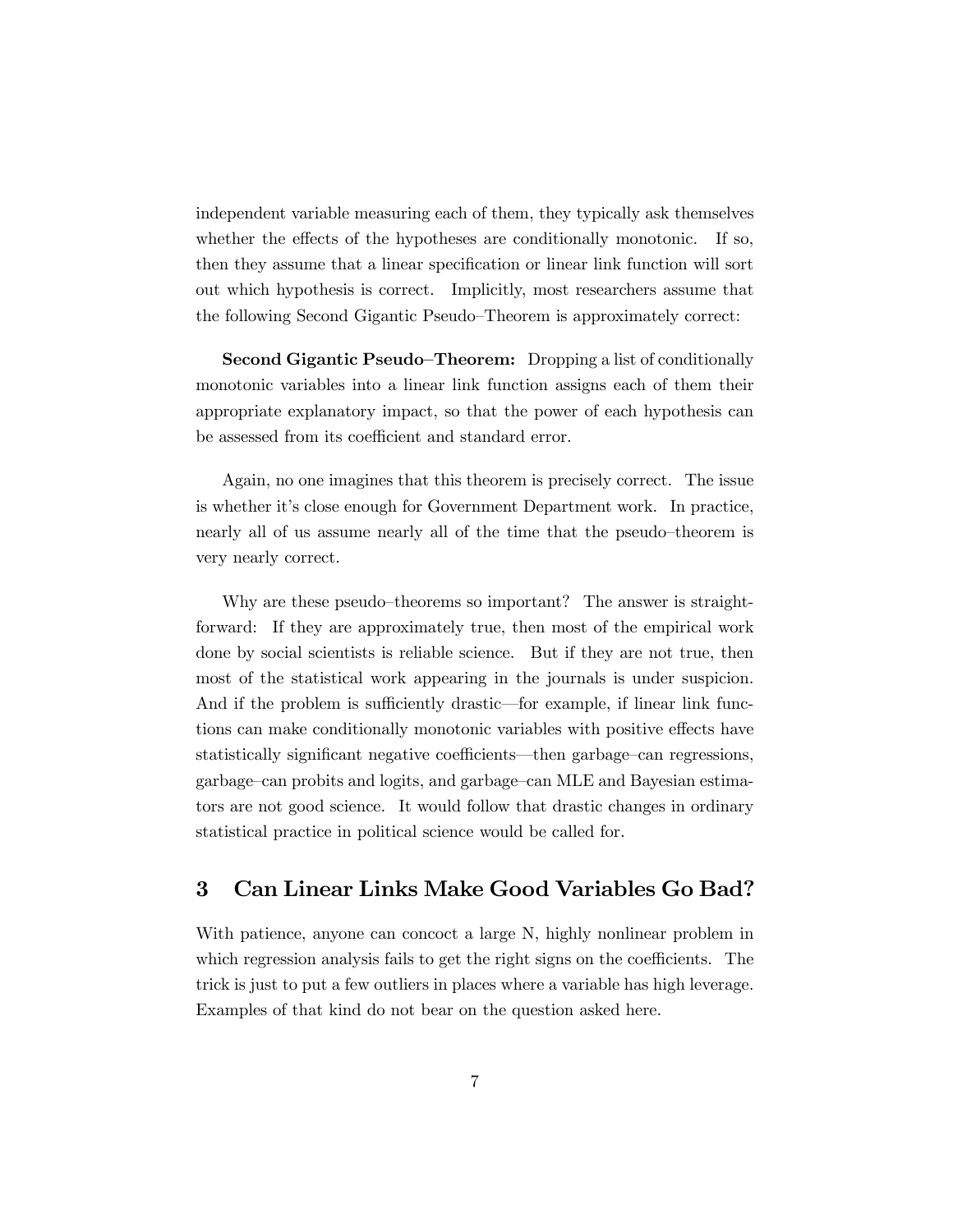Instead, we seek a small problem where graphs will show us that the data are reasonably well behaved and that no egregious outliers occur. The closer the true fit, the better. Then we introduce a small amount of nonlinearity and assess the effects. Might the problem be bad enough in a dataset with 15 observations, for example, that we get a fairly large, statistically significant coefficient of the wrong sign?

The dataset I will use here is given in Table 1. The variables  $x_1$  and  $x_2$  are the true explanatory factors. To avoid outliers and to eliminate any possibility of stochastic accidents, no disturbance term is used. The dependent variable  $y$  is constructed in a very simple linear way to ensure that its relationship to the independent variables involves nothing unusual:

$$
y = x_1 + 0.1x_2 \tag{2}
$$

Thus the fit of this regression equation is perfect. If these variable are used in a regression equation of the form

$$
y = \alpha + \beta_1 x_1 + \beta_2 x_2 + u \tag{3}
$$

then the correct estimates  $\hat{\alpha} = 0$ ,  $\hat{\beta}_1 = 1$ , and  $\hat{\beta}_2 = 0.1$  are returned, with  $R^2 = 1.0$ , as the reader can verify using the data in Table 1.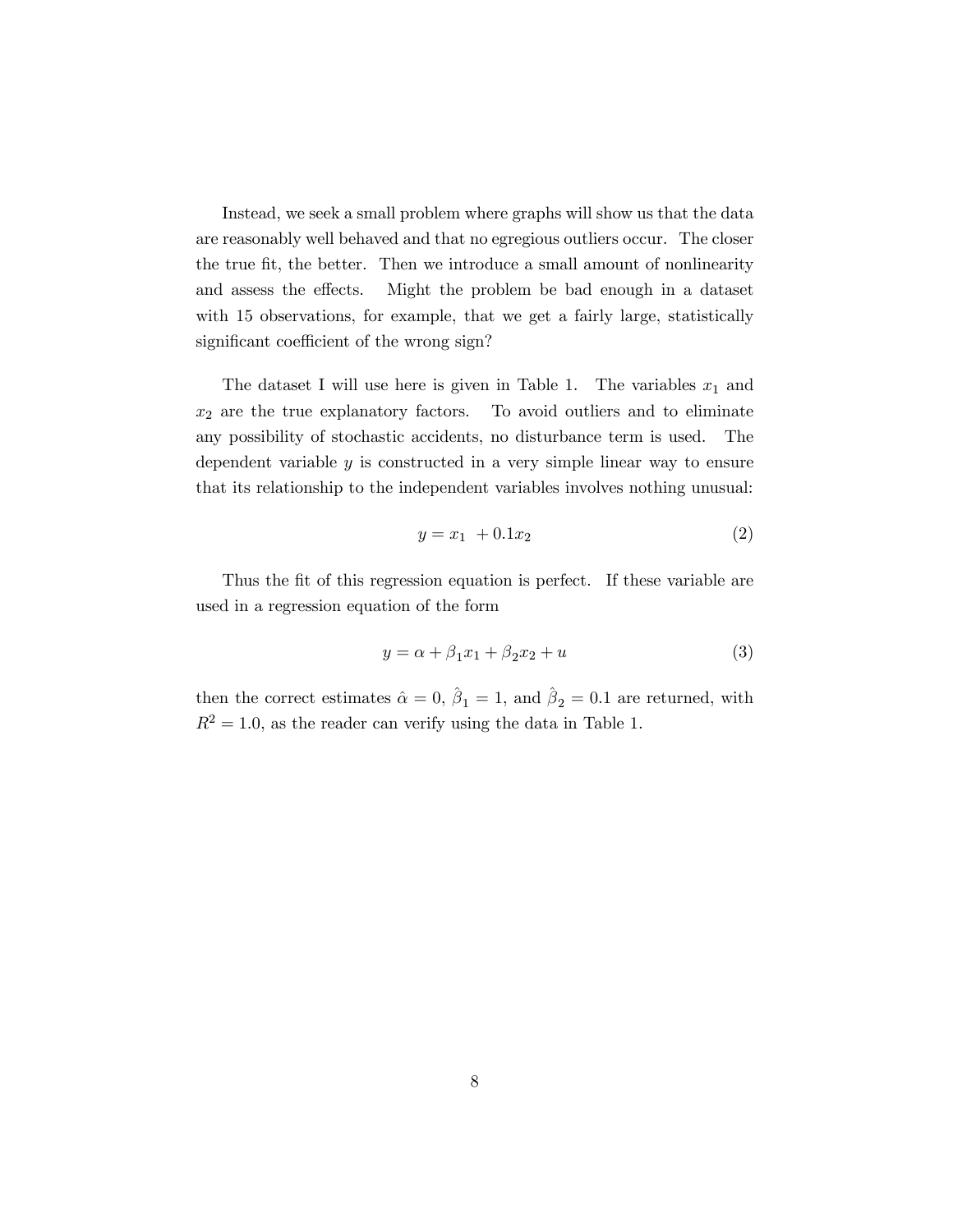|                | Table 1:       |                      | Data           |                |  |
|----------------|----------------|----------------------|----------------|----------------|--|
| Obs.           | X <sub>1</sub> | $\hat{\mathrm{x}}_1$ | $x_2$          | у              |  |
| 1              | $\overline{0}$ | 0                    | $\overline{0}$ | $\overline{0}$ |  |
| $\overline{2}$ | $\overline{0}$ | $\boldsymbol{0}$     | 1              | $^{1}$         |  |
| 3              | $\overline{0}$ | 0                    | 1              | $^{1}$         |  |
| $\overline{4}$ | $\mathbf 1$    | 3                    | $\mathbf 1$    | 1.1            |  |
| 5              | $\mathbf 1$    | 3                    | $\mathbf 1$    | 1.1            |  |
| 6              | $\mathbf 1$    | 3                    | $\mathbf 1$    | 1.1            |  |
| 7              | $\overline{2}$ | 6                    | $\overline{2}$ | 2.2            |  |
| 8              | $\overline{2}$ | 6                    | $\overline{2}$ | 2.2            |  |
| $\overline{9}$ | $\overline{2}$ | 6                    | $\overline{2}$ | 2.2            |  |
| 10             | 8              | 9                    | $\overline{2}$ | 8.2            |  |
| 11             | 8              | 9                    | $\overline{2}$ | 8.2            |  |
| 12             | 8              | 9                    | 2.1            | 8.21           |  |
| 13             | 12             | 12                   | 2.2            | 12.22          |  |
| 14             | 12             | 12                   | 2.2            | 12.22          |  |
| 15             | 12             | 12                   | $2.2\,$        | 12.22          |  |

Now as Table 1 shows, the variable  $x_1$  takes on just five values:  $0, 1, 2, 8$ , 12. These might have come to the researcher in the form Conciliate, Warn, Threaten, Display Force, Begin War. Alternately, they might have arrived as Strongly Disagree, Disagree, Not Sure, Agree, Strongly Agree. The point is that the appropriate numerical codes for these categories would not be obvious. The researcher might have chosen equally spaced values such as 0, 1, 2, 3, 4, or transforming linearly to an equivalent equally-spaced scale with the same range as the original variable, the researcher might have used 0, 3, 6, 9, 12. We call this latter recoded variable  $\hat{x}_1$ . As Figure 1 shows, the difference between the true original variable and its coded version is quite mild, and the monotonic relationship between them should ensure (and does in the dataset at hand) that the regression equation remains conditionally monotonic in each independent variable, as desired.

Another way the relationship in Equation 1 might have occurred is not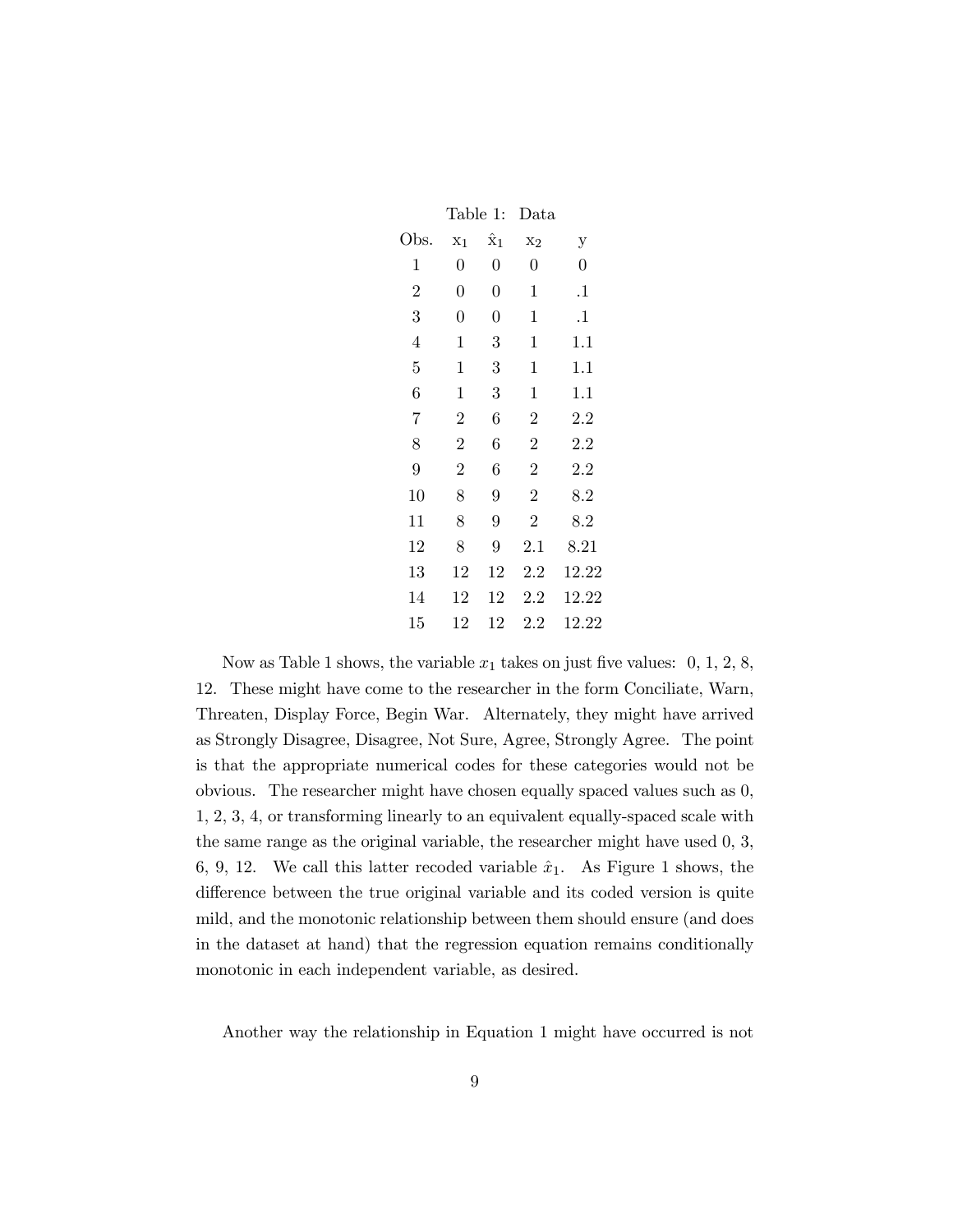

Figure 1: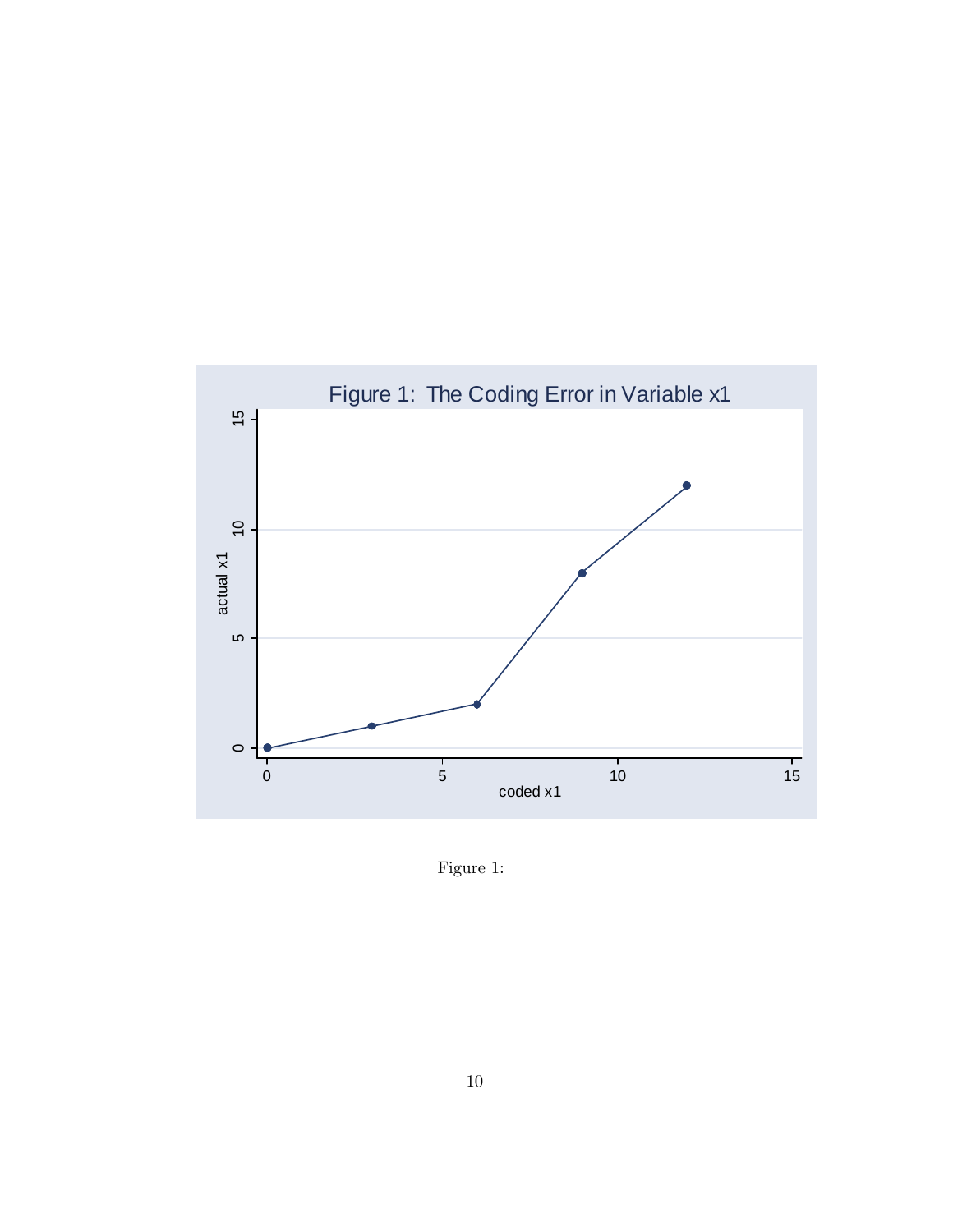due to coding error at all. Suppose instead that the equally-space variable  $\hat{x}_1$ is the true explanatory variable, but that its effect on y is slightly nonlinear. In this case, y would have been generated in this way:

$$
y = f(\hat{x}_1) + 0.1x_2 \tag{4}
$$

where the function  $f: \hat{x}_1 \to x_1$  is given in Figure 1. On this interpretation, then there is nothing wrong with the coding of the variables. The problem instead is that the true relationship is very slightly nonlinear. These two interpretations have precisely the same statistical consequences, and so the discussion below applies to them both. That is, we are considering both the case of linear relationships with unknown, slightly nonlinear coding schemes for the independent variables, and we are also considering the case of perfectly coded variables in unknown slightly nonlinear functional forms.

In summary, the true variable  $x_1$  is unknown and unavailable. What the researcher actually has in hand are the two explanatory variables  $\hat{x}_1$ and  $x_2$ . Both have nice monotonic relationships to the dependent variable y, as Table 1 confirms. Moreover, each has a conditional strictly monotonic relationship to the dependent variable, which is the case relevant to the two pseudo—theorems under consideration.

The bivariate regressions (with standard errors in parentheses) show the expected positive relationships, too, with  $R^2$  of .89 and .53 respectively, and all slopes highly statistically significant with t-ratios above 4:

$$
y = -1.524 + 1.047\hat{x}_1
$$
  
(.7069) (.0962) (5)

$$
y = -3.680 + 5.341x_2
$$
  
(2.233) (1.305) (6)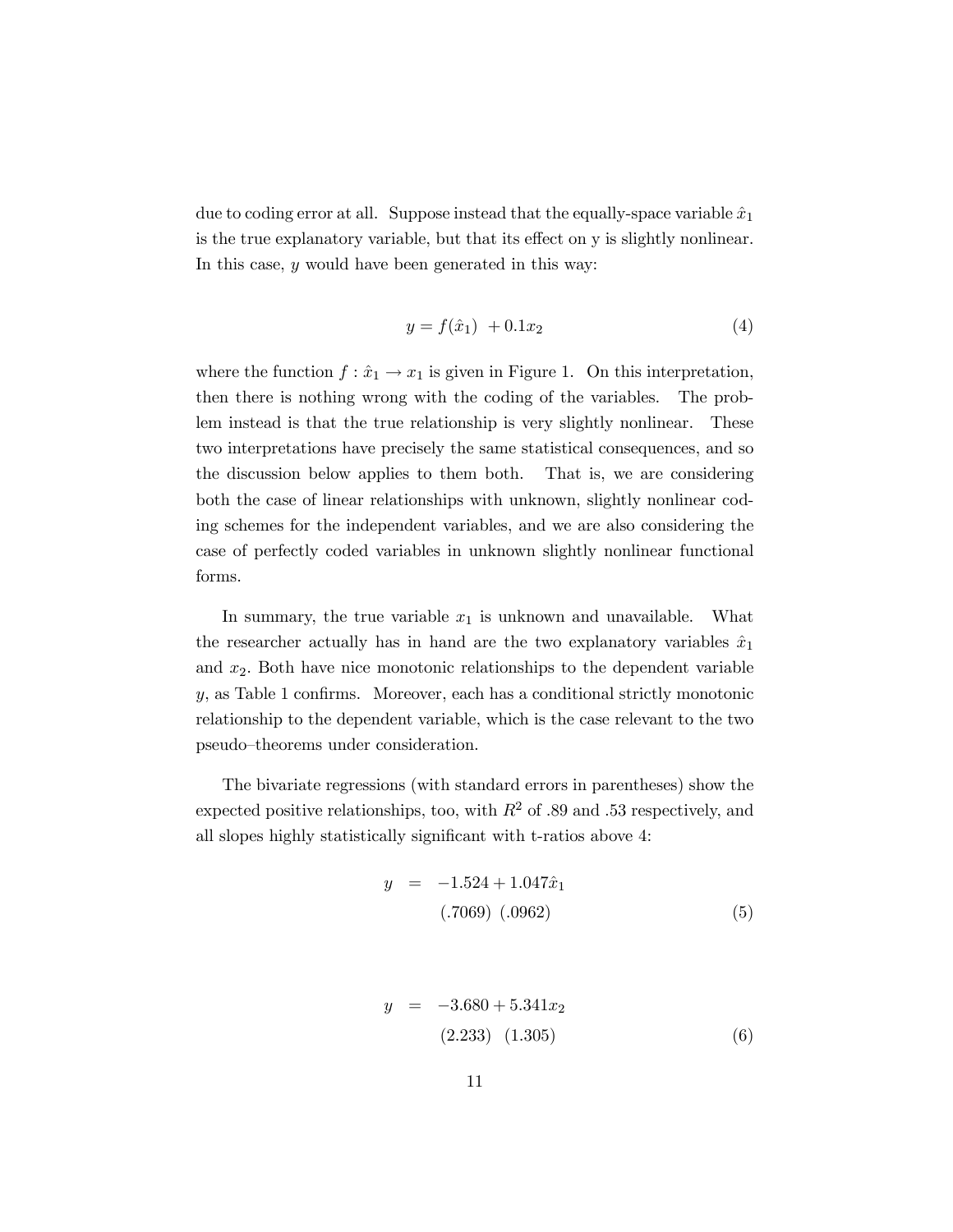Thus nothing seems amiss except a bit of noise–actually, quite a bit less noise than in many international politics datasets! Everything is conditionally (positively) monotonic, and the bivariate relationships look right. We have only deviated a little bit from linearity, and no harm has befallen us. So far, so good.

Now if the pseudo—theorems are correct, we ought to get two positive, statistically significant coefficients when the dependent variable is regressed on  $\hat{x}_1$  and  $x_2$ . Indeed, when this regression is carried out, statistical significance does hold comfortably for both slopes, and the adjusted  $R^2$  rises to .92,. Alas, however, a disaster occurs. The coefficient on  $x_2$  is now substantially and statistically significant  $(t = 2.50)$ , but it has become 28 times larger in magnitude than its true value. Worse, it has the wrong sign:

$$
y = 0.5888 + 1.427\hat{x}_1 - 2.780x_2
$$
  
(1.034) (.1722) (1.111) (7)

What is particularly odd here is that the messed—up coefficient is the one we measured perfectly.

Nothing in this finding depends on doing one regression or having a small sample. If one prefers the computer—intensive style of simulating large numbers of regression runs, it is easy to come to the same conclusion. Just treat Table 1 as the joint distribution of  $\hat{x}_1$ ,  $x_2$ , and y, with each of the 15 observations equally likely. Then draw from this distribution under independent random sampling, and compute regression equations with various sample sizes. It is easy to prove that the coefficients will converge to those given in the preceding equation, and that t—ratios will become arbitrarily large as the sample size goes to infinity. That is, with enough data, the coefficient on  $x_2$  is essentially *always* large and of the wrong sign.

In short, both pseudo—theorems are false. Garbage—can regressions, whether used to control for extraneous factors or to test competing hypotheses, just do not work. Not all empirical work with small nonlinearities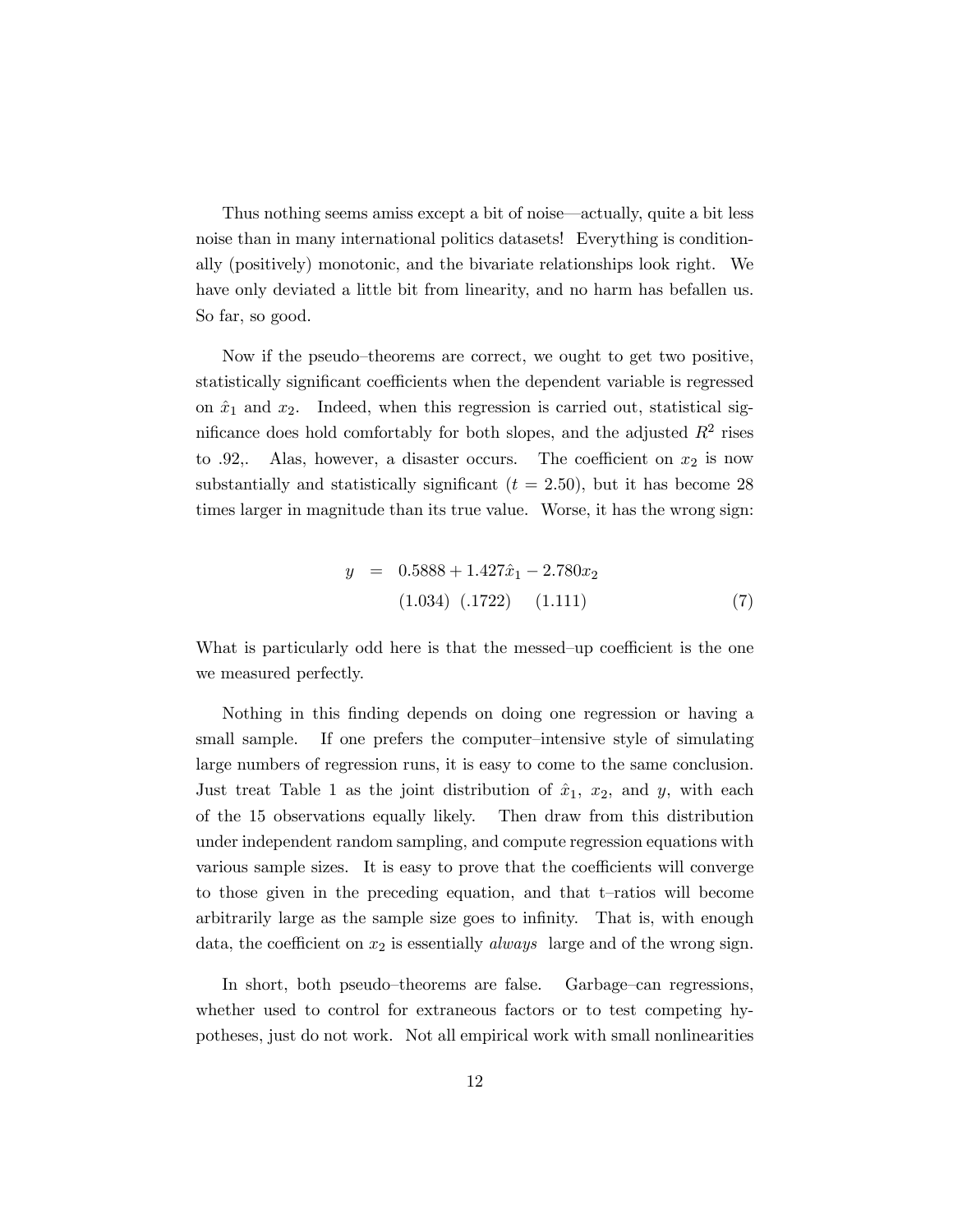comes out as poorly as this example, of course. Most of the time our results are kinda, sorta right. But there are no guarantees. Even with small amounts of unrecognized nonlinearity, as in this problem, violently incorrect inferences can occur.

#### 4 What to Do?

Small nonlinearities creep into everything we do. So do big nonlinearities. No one can be certain that they are not present in a given dataset. If these nonlinearities are as dangerous as I believe they are, what can be done about avoiding the threats to scientific accuracy that they present?

Part of the answer is formal theory. Its power to direct one's attention to the right statistical model remains less recognized in political science than it should be. Knowing how Bayesian theory works, for example, allowed Bartels (2002) to discover errors in the seemingly persuasive informal logic with which public opinion researchers have treated opinion change. Signorino (1999) has made similar arguments for the statistical study of crisis bargaining behavior, and Sartori (2002) has proposed an entirely new statistical estimator for data subject to selection bias, based on her formal model of crisis bargaining. When formal models are available, the analyst is not free to dump bags of variables into some garbage—can statistical setup. Instead, nonlinearities are expected, the analyst knows where to look for them, and so they are detected and modeled statistically.

Even with a formal model, however, careful data analysis is required. Few formal models specify the precise functional form for statistical analysis, so that some empirical investigation is required. And when no formal model is available, the most common situation, then very careful inspection of the data is needed.

Consider, for example, the small empirical problem already analyzed in this paper. Figures 2 and 3 show the simple bivariate plots of y against  $\hat{x}_1$  and  $x_2$ . Both cases show evidence of slight nonlinearity, the usual sign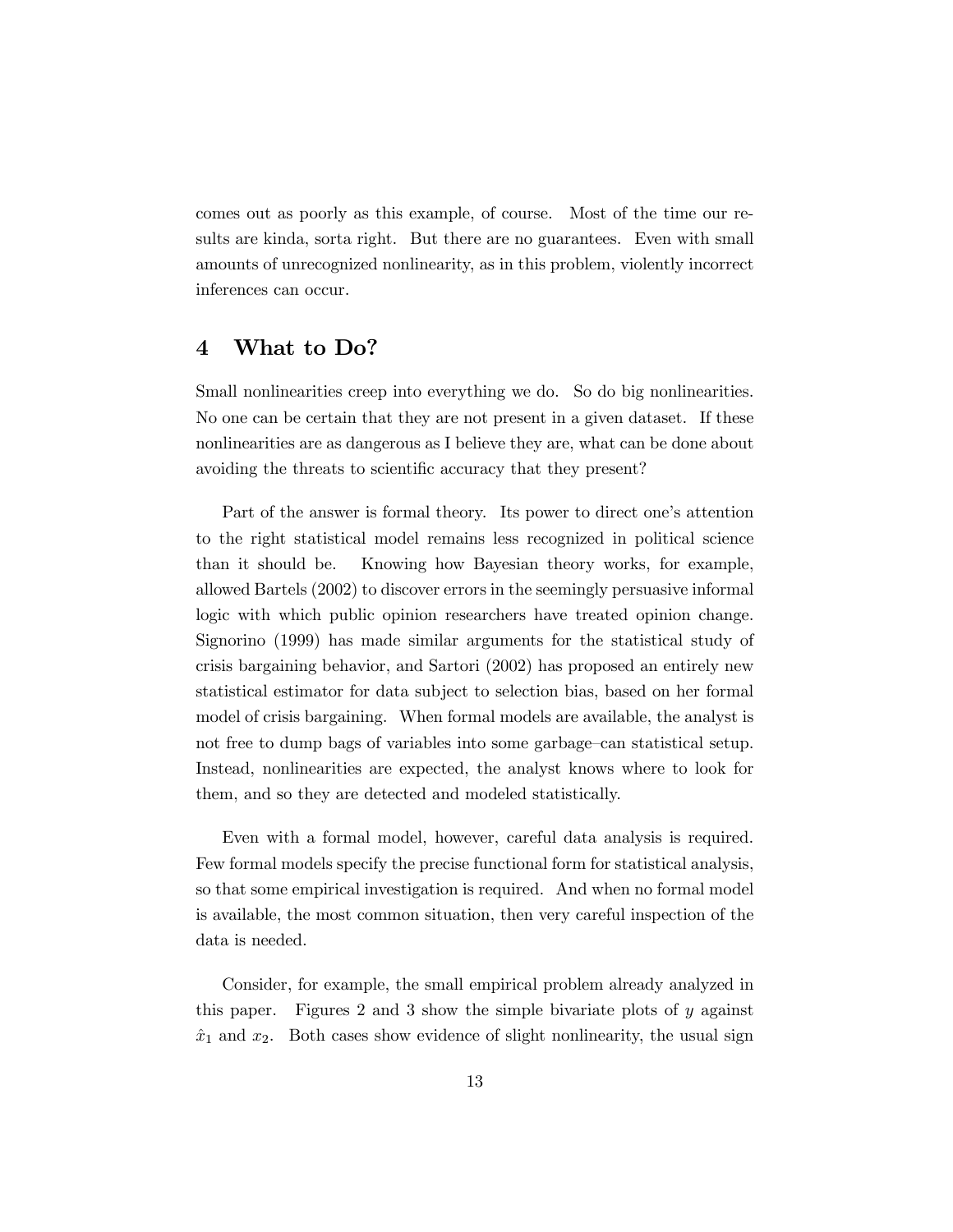



that carelessly dropping variables into a canned regression programs would be dangerous.

Figuring out what is wrong here without knowing the true  $x_1$  would be no trivial matter. However, since so much of what we know empirically, in international politics and elsewhere in political science, derives from crosstabulations, a sensible first step might be to tabulate mean values of y by the two independent variables. Table 2 results.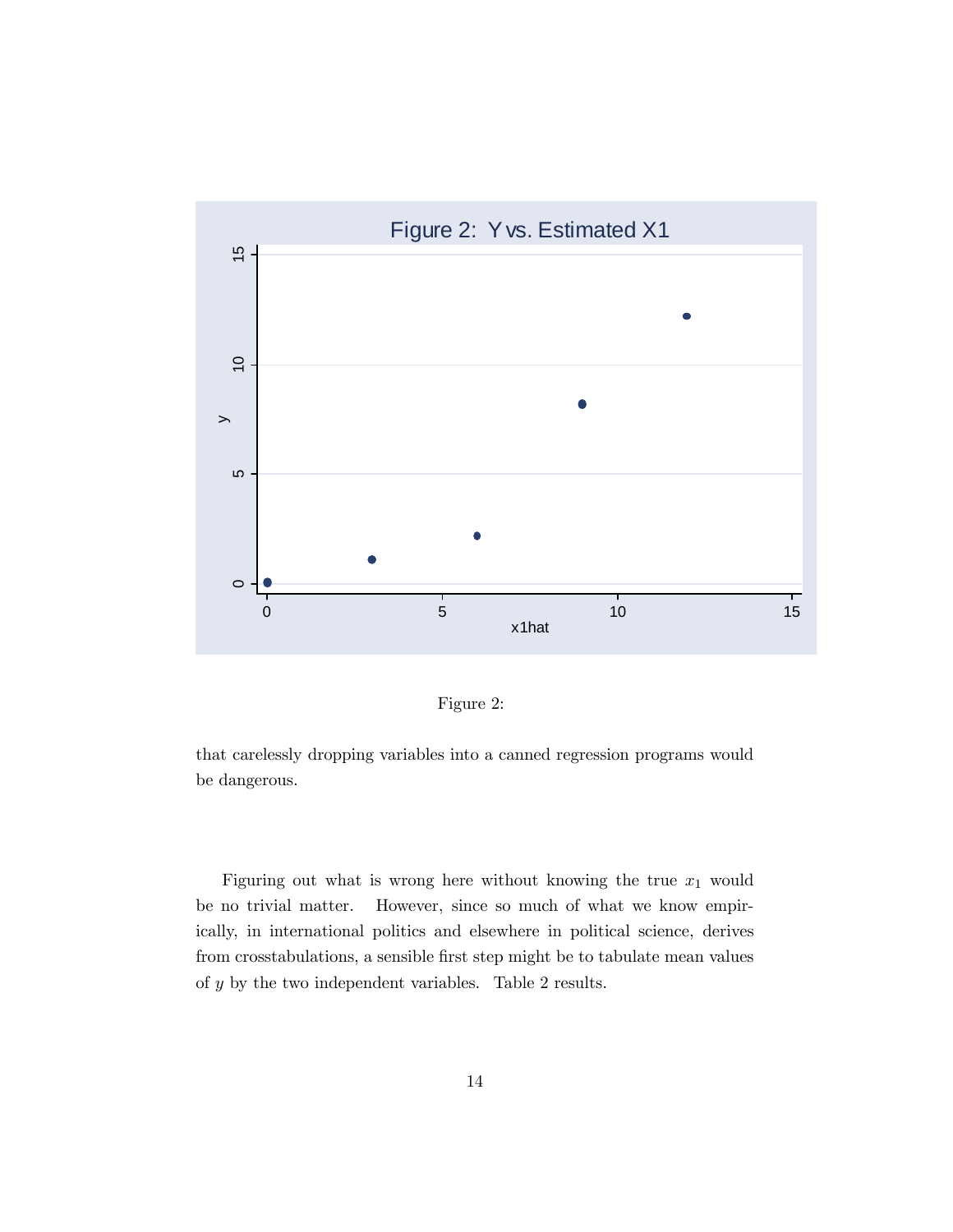

Figure 3: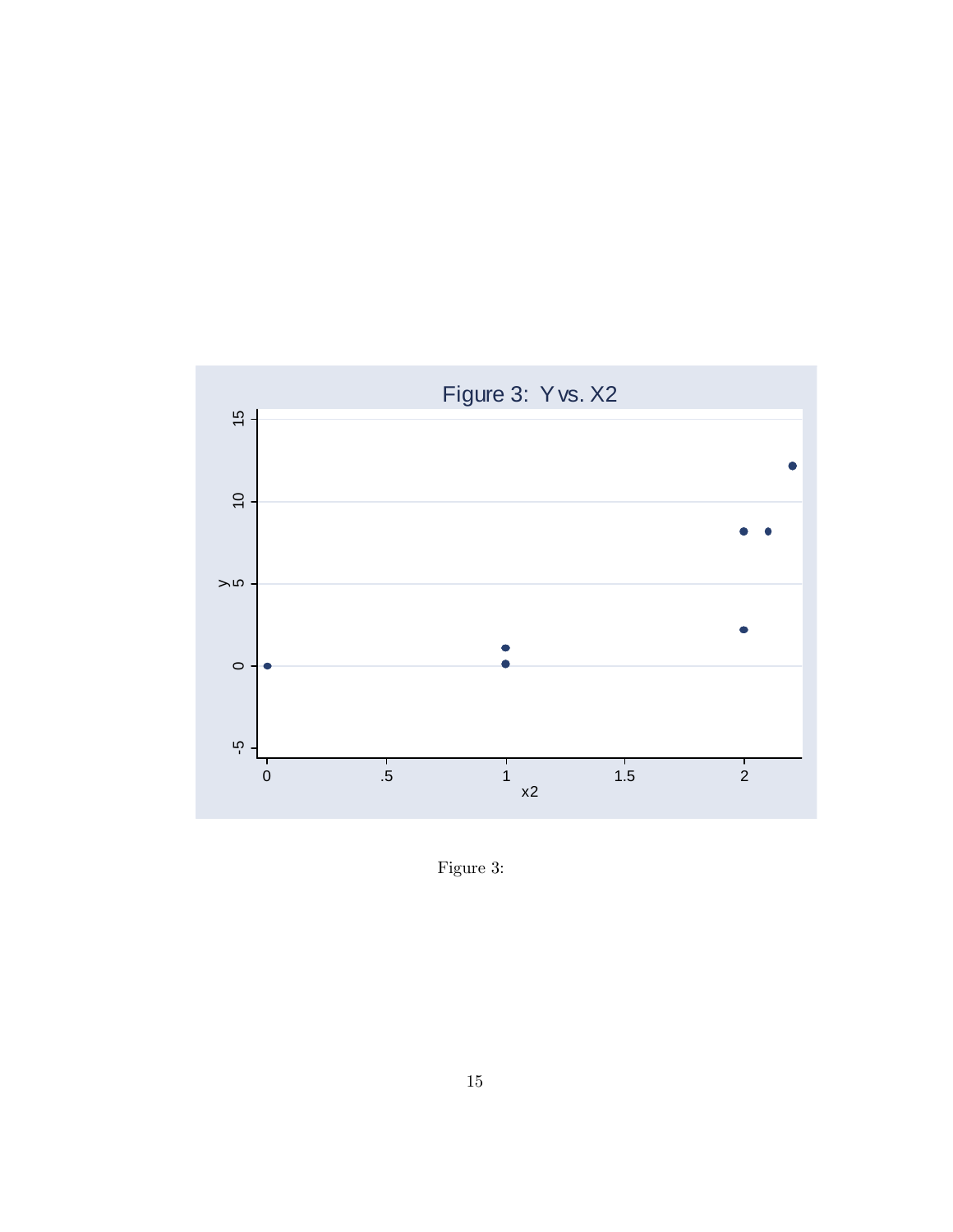Table 2: Mean Value of y

|             |                  | $x_2$    |              |                |      |       |  |  |
|-------------|------------------|----------|--------------|----------------|------|-------|--|--|
|             |                  | 0        | $\mathbf{1}$ | $\overline{2}$ | 2.1  | 2.2   |  |  |
|             | $\boldsymbol{0}$ | $\theta$ | 0.1          |                |      |       |  |  |
| $\hat{x}_1$ | 3                |          | 1.1          |                |      |       |  |  |
|             | $\boldsymbol{6}$ |          |              | 2.2            |      |       |  |  |
|             | 9                |          |              | 8.2            | 8.21 |       |  |  |
|             | 12               |          |              |                |      | 12.22 |  |  |

Patient inspection of these data shows that changes in  $x_2$  cause the same increase in the dependent variable whatever the fixed value of  $x_1$ , while the reverse is not true. Hence the nonlinearity is confined to  $x_1$ . After discovering that the obvious nonlinear fixes (logs, exponentials, quadratics) do not eliminate the problem, the researcher might try a fully flexible transformation for  $x_1$ —a regression with added dummy variables for the three middle categories of  $x_1$ .<sup>6</sup>

The extra three dummies create a total of five independent variables (measuring just two actual independent factors) plus the constant. That regression fits perfectly, the decisive evidence that the two variables are additive but that  $x_1$  is mis-coded (or equivalently, that its effect is nonlinear). We would be able to infer the correct coding (namely the true  $x_1$ ) from the dummy coefficients. Finally, we could regress  $y$  on  $x_1$  and  $x_2$ . That regression would fit perfectly, all the variables would have the correct coefficients, and we would be done.

The point I wish to make here is that getting right this simple little equation with its one small nonlinearity is perfectly possible. But it is no trivial matter of ten minutes' effort. Without knowing the exact problem in advance, it would take real time and patient effort to find it. Without that effort, the statistical results from the data are not just useless, but actively

 $6$ This table also shows how little real statistical information about the true specification exists in this dataset in spite of all the statistically significant coefficients that emerge from it. I have drawn the same inference looking at various international politics datasets. Peace science is simply a difficult subject for quantitative work.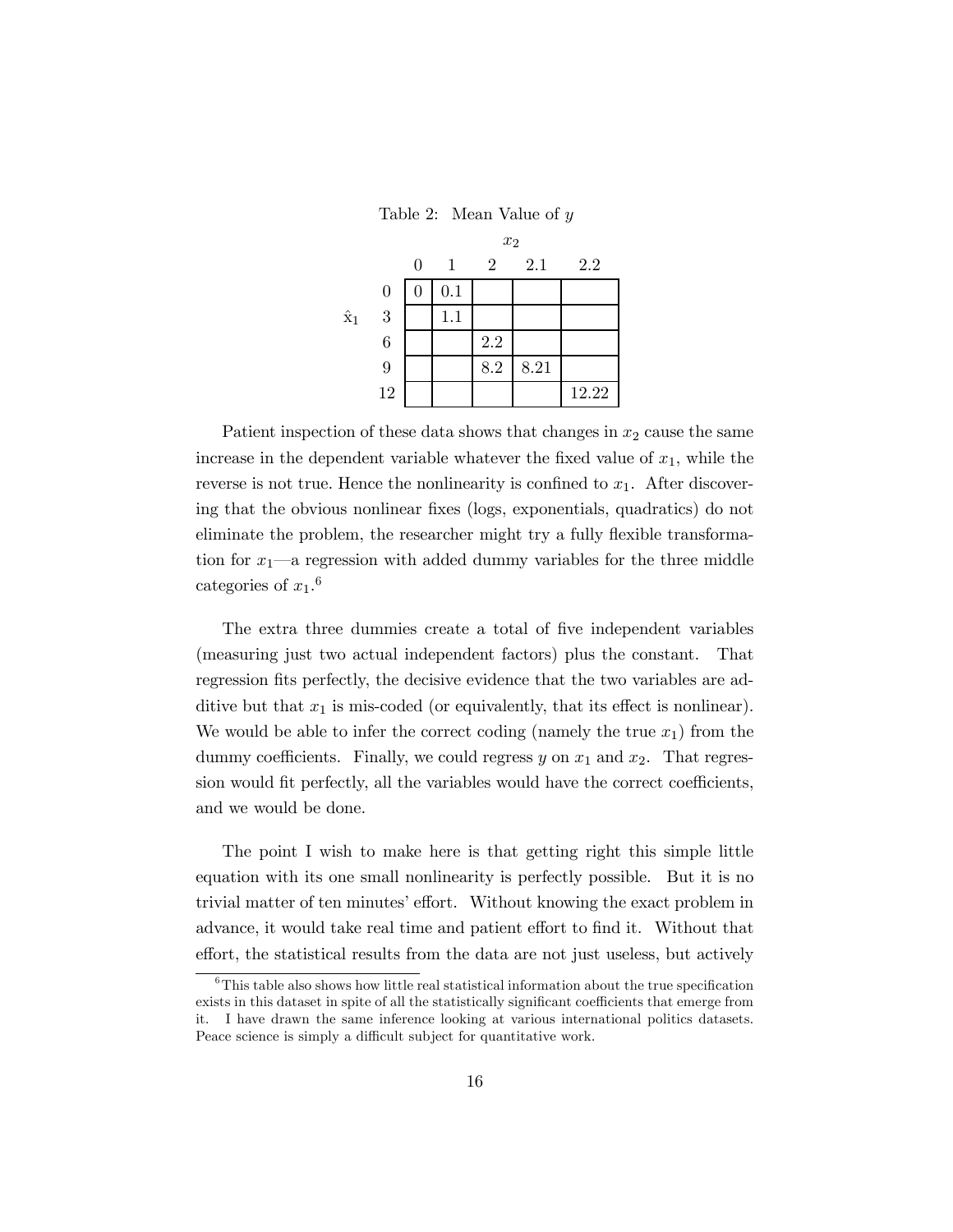misleading. And this problem has just two independent variables! Three would create a serious burden for the data analyst, and four effectively puts the problem outside the range of what most of us have time to do right. Probit and logit are even harder because dichotomous dependent variables are so much more noisy than continuous variables and thus contain much less information. In short, as I have argued elsewhere, the kind of careful work needed to get the right answer in most practical empirical problems in political science can only be carried out when one has three or fewer independent variables (Achen, 2002).

Now it goes without saying that most of us use more than three explanatory variables, and that virtually all of have done so at some stage of our careers, the present author included. For example, inspection of the last two issues (August and October, 2004) of the premier quantitative international politics outlet, the Journal of Conflict Resolution, yields several articles with regressions and probits with eight, ten, or more independent variables, occasionally as many as fifteen or eighteen, and in two instances, more than twenty. . It also goes without saying that we customarily put much less time than needed into graphical analysis, partial regression plots, nonlinear fitting, and all the other details than are needed to obtain reliable results, and indeed, it is nearly impossible to do so with large specifications.. We believe the two pseudo–theorems will save us. Unfortunately, they will not. No wonder our coefficients zip around when we take a few variables in and out of our big regressions and probits. The truth is that in such cases, the coefficients are virtually all unreliable anyway.

A simple conclusion follows: We need to stop believing much of the empirical work we've been doing. And we need to stop doing it.

## 5 Conclusion

The argument of this paper is that linear link functions are not self-justifying. Garbage—can lists of variables entered linearly into regression, probit, logit,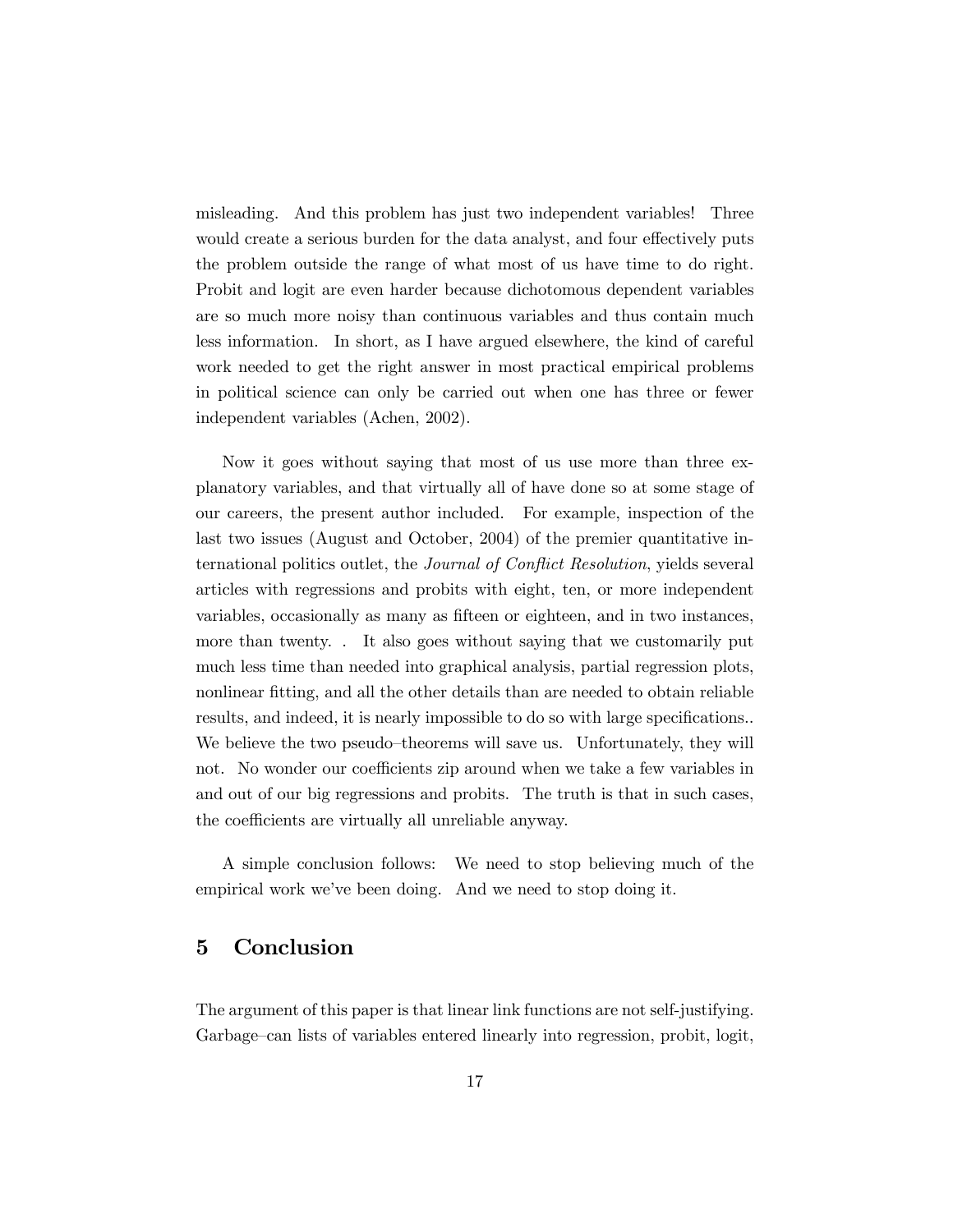and other statistical models have no explanatory power without further argument. Just dropping variables into SPSS, STATA, S or R programs accomplishes nothing. In the absence of careful supporting argument, they belong in the statistical rubbish bin.

What should the supporting argument for a statistical specification consist of? As I argued above, giving credibility to statistical specification, linear or otherwise, requires at least one of these two supports—either a formal model or detailed data analysis. In the first case, researchers can support their specifications by showing that they follow as a matter of rigorous mathematical inference from their formal model. This is always the most impressive support that a statistical model can receive. Though one has to guard against the risk of compounding any limitations in the formal model, nonetheless, integrating formal theory and statistical model puts to rest a host of uncertainties about the specification.

When no formal theory is available, as is often the case, then the analyst needs to justify statistical specifications by showing that they fit the data. That means more than just "running things." It means careful graphical and crosstabular analysis. Is the effect really there in all parts of the data? Does it actually work the same way for all the observations? Are there parts of the data in which the competing hypotheses imply opposite results, so that we can carry out the critical test? And if we intend to apply a linear model with constant coefficients, are the effects really linear and the same size in all the parts of the data. Show us! If we have not discussed and answered these questions in our articles, no one should believe our work. In other words, we have to think a little more like an experienced chef adjusting the broth as he cooks, and less like a beginner blindly following the recipe whether it suits the ingredients at hand or not.

When I present this argument to political scientists, one or more scholars (sometimes even my former students) say, "But shouldn't I control for everything I can? If not, aren't my regression coefficients biased due to excluded variables?" But this argument is not as persuasive as it may seem initially.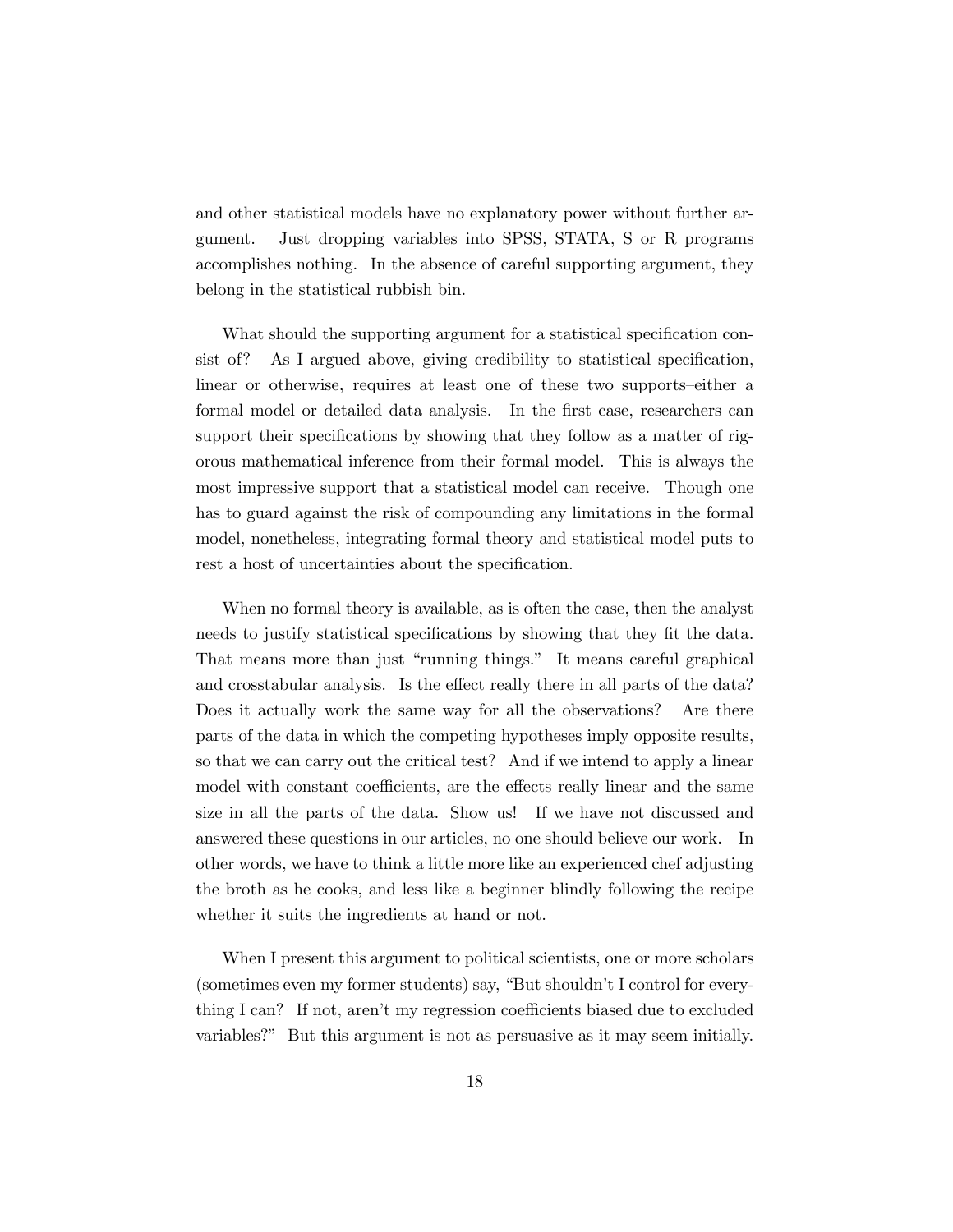First of all, if what you are doing is mis—specified already, then adding or excluding other variables has no tendency to make things consistently better or worse. The excluded variable argument only works if you are sure your specification is precisely correct with all variables included. But no one can know that with more than a handful of explanatory variables.

Still more importantly, big, mushy regression and probit equations seem to need a great many control variables precisely because they are jamming together all sorts of observations that do not belong together. Countries, wars, religious preferences, education levels, and other variables that change people's coefficients are "controlled" with dummy variables that are completely inadequate to modeling their effects. The result is a long list of independent variables, a jumbled bag of nearly unrelated observations, and often, a hopelessly bad specification with meaningless (but statistically significant with several asterisks!) results.

A preferable approach is to separate the observations into meaningful subsets–compatible statistical regimes. That is, the data should be divided into categories in which theory or experience or data analysis suggests that the coefficients are similar. A great many dummies and control variables can then be discarded because they are not needed within each regime. The result is a small, simple, coherent regression, probit, or logit whose observations can be looked at with care, whose effects can be modeled with no more than a handful of independent variables., and whose results can be believed. If this can't be done, then statistical analysis can't be done. A researcher claiming that nothing else but the big, messy regression is possible because, after all, some results have to be produced, is like a jury that says, "Well, the evidence was weak, but somebody had to be convicted."

In their paper for this conference, ONeal and Russett (2004) suggest that scholarship on the democratic peace has developed in this way. Naive linear specifications have been replaced by more sophisticated nonlinear and interactive models that eliminate more competing hypotheses. That is precisely the direction of research that the argument of this paper supports.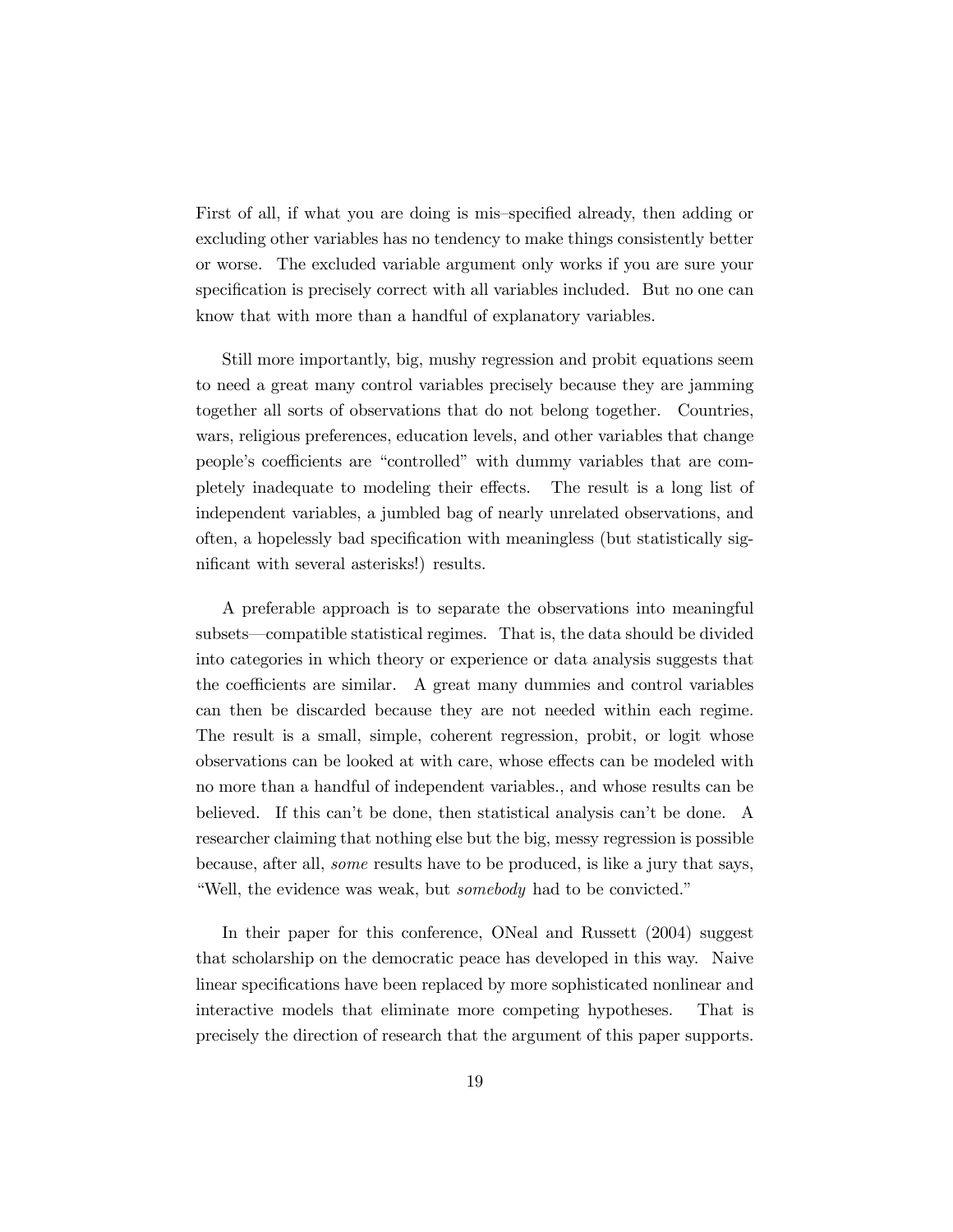The more creative testing and the fewer canned statistical outputs, the wiser we will be.

In sum, the research habits of the profession need greater emphasis on classic skills that generated so much of what we know in quantitative social science–plots, crosstabs, and just plain looking at data. These methods are simple, but sophisticatedly simple: They often expose failures in the assumptions of the elaborate statistical tools we are using, and thus save us from inferential errors. Doing that kind of work is slow, and it requires limiting ourselves to situations in which the number of explanatory factors is small—typically no more than three. But restricting ourselves to subsets of our data where our assumptions make sense also typically limits us to cases in which we need only a handful of explanatory factors, and thus where our minds can do the creative thinking that science is all about. Far from being a limitation, therefore, small regression specifications are exactly where our best chances of progress lie.